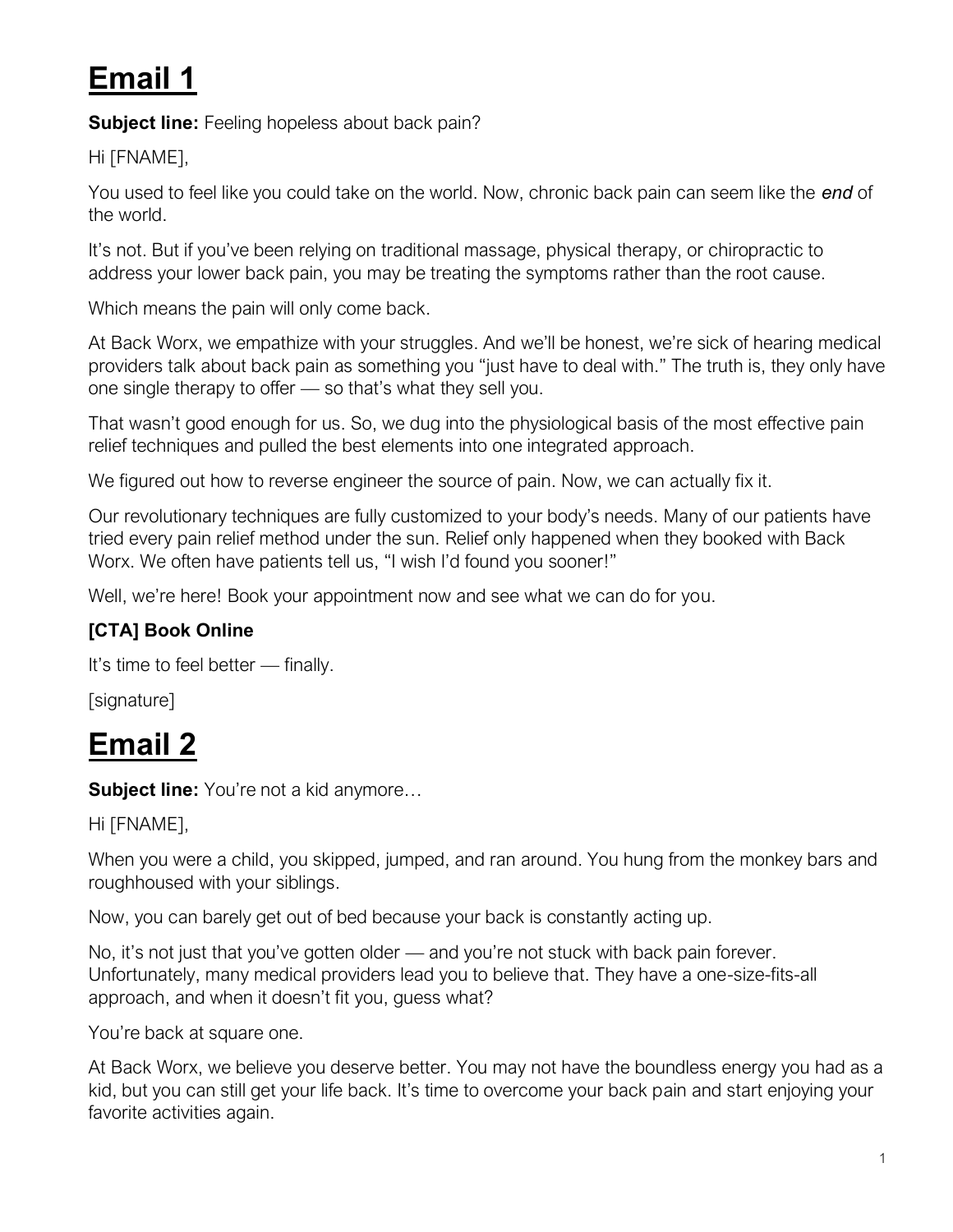Our revolutionary approach blends myofascial therapy with medical massage in a series of exercises fully customized to your body. No more wasting money on chiropractic, physical therapy, or traditional massage that isn't getting to the root of the problem!

You deserve lasting relief. Make it happen by booking your appointment now.

### **[CTA] Book Online**

[signature]

# **Email 3**

**Subject line:** Ageing doesn't have to mean pain

#### Hi [FNAME],

Is back pain just par for the course as you get older? Kinda, but also not. Yes, you can be more susceptible to chronic pain as you age. But often, it stems from a complicated set of factors, including genetics, physical activity, and your job.

Unfortunately, back pain builds up over time, like a pressure pot — then erupts when you pull a muscle or pinch a nerve. And once chronic pain is triggered, it's hard for your body to un-trigger it.

Traditional massage focuses on relaxation and loosening up tense muscles, while chiropractic adjustment aims to align the joints. The problem is that neither of these tackles the root causes of lower back pain, which are often stiff fascia, damaged ligaments, or pressed nerves.

Our unique method combines the right techniques in an integrated, intuitive approach. We use synergistic treatment to provide lasting relief, rather than slapping the proverbial Band-Aid on your pain!

So, yes, your pain can be resolved — even if you're getting older. With treatment, you can enjoy an active lifestyle into your golden years. Don't put it off another day! Click or tap below to book.

### **[CTA] Book Online**

[signature]

# **Email 4**

**Subject line:** The real solution to back pain

Hi [FNAME],

We've been talking about the root causes of lower back pain and why traditional treatments often don't provide lasting relief.

You may be wondering, "so what does?" Or you're shaking your head and questioning how we can offer something that your regular doctor doesn't.

Well, it's simple. Traditional massage and physical therapy focus on standard techniques based on human anatomy. But at Back Worx, we know that every human has a unique experience of pain. A one-size-fits-all approach just doesn't work. It's like replacing the tires on a car with a damaged axle; the wheels will just get damaged again because the root cause is not fixed.